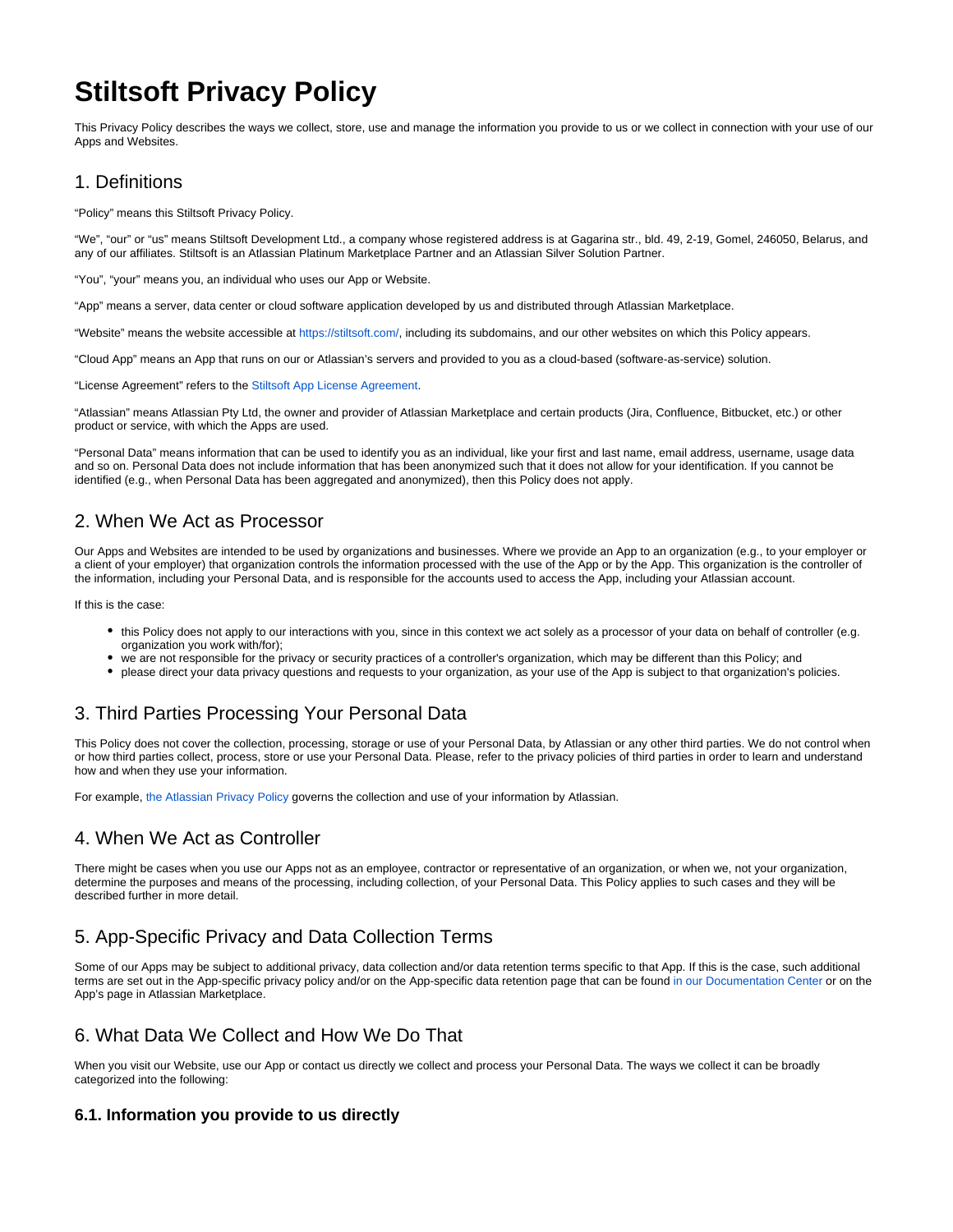When you use our Apps and Websites we might ask you to provide Personal Data to us. For example, we ask for your contact information when you set up an account with us, contact us with questions or request support, or you may provide your Personal Data to us when you provide feedback or make posts on our blog, forum or wiki pages.

#### **6.2. Information we collect automatically**

We collect some information about you automatically when you visit our Websites, like your region, type of device you use, type of browser you use, language of your browser. We collect some information about you automatically when you use certain Cloud Apps, like the type of device you use, type of browser you use, language of your browser or the screen resolution of your monitor or device. For certain Cloud Apps we also collect App-specific usage data, including App-specific events or actions, like the App features you use, the links you click on, the type, size and file formats of attachments you upload to the App, and how you interact with others when using the App. This information is useful for us as it helps us get a better understanding of how you are using and configuring our Apps and Websites so that we can improve them and continue to provide the best experience possible.

Some of this information is collected using cookies, other similar tracking technologies and third-party tools like Google Analytics.

Please note that, by using the Websites and/or Apps, you agree to our use of cookies as described in this Policy.

We use persistent cookies to recognize you when you use our Cloud Apps. A persistent cookie remains after you close your browser. Most browsers allow some control of most cookies through the browser settings. You may be able to reset your browser to refuse all cookies or to indicate when a cookie is being sent. If you do not want us to use cookies, please be sure to block or disable them in your browser.

We also use session cookies that allow us to link your actions during a browser session. A browser session starts when you open the browser window and finishes when you close it. Session cookies are created temporarily and are deleted once the browser window is closed.

We use our own cookies (first party cookies):

- to remember your choice about cookies on the Websites and for the Apps;
- to recognize you when you visit the Website and Apps;
- $\bullet$  to remember your preferences.

In addition, we work with reputable service providers who can use their cookies when you use the Website and Apps (third party cookies). First of all, we use Google Analytics, in particular, to collect App-specific usage data. Google Analytics collects only the anonymous information rather than your name or other identifying information. We do not combine the information collected through the use of Google Analytics with your Personal Data. Although Google Analytics plants a permanent cookie on the web browser you use to identify you as a unique user, the cookie cannot be used by anyone but Google. Google's ability to use and share information collected by Google Analytics is restricted by the [Google Analytics Terms of Service](https://www.google.com/analytics/terms/) and the [Google Privacy](https://policies.google.com/privacy)  [Policy](https://policies.google.com/privacy).

We use tools such as Google Analytics Advertising Features, in particular, 'Remarketing with Google Analytics' to advertise on third party websites (including Google) to previous visitors to our Website. This could mean that we advertise to previous visitors who have not completed a task on our Website, for example by using the contact form to make an inquiry. This remarketing could be in the form of an advertisement on the Google search results page, or a site in the Google Display Network. Third-party vendors, including Google, use cookies to serve advertisements based on someone's past visits to the Website (more information on advertising cookies used by Google can be found by visiting [the Google Privacy Policies\)](https://policies.google.com/technologies/types). Any data collected will be used in accordance with this Privacy Policy and Google's privacy policy. You can set preferences for how Google advertises to you, including by opting out of interest-based advertising over Google through the use of cookies, by visiting [the Google Ad Preferences page](http://www.google.com/settings/ads).

Another example of a third party service which can set cookies on your browser when you use the Website and Apps is DISQUS, a comment hosting service.

This Policy does not cover the use of cookies and other similar technologies by third parties, which services we may utilize.

Web browsers will enable you to see what cookies you have got, allow you to delete them all or on an individual basis, and enable you to block or allow cookies for all websites or individually selected websites. You can also normally turn off third party cookies separately (e.g., to opt out of being tracked by Google Analytics across all websites visit [http://tools.google.com/dlpage/gaoptout\)](http://tools.google.com/dlpage/gaoptout).

Please refer to an applicable App-specific privacy policy for more details on how and for which purposes we collect usage and other non-personal information.

#### **6.3. Information we get from third parties**

We might collect Personal Data about you from third parties like Atlassian or your organization (e.g. from your employer or from other users of the App). For example, Atlassian provides us with billing and technical contacts details (name, address, email and phone number) upon installation of the App.

You may connect to certain Apps through Facebook API or Google API. If you connect to us through Facebook or Google, either when you register or after you have registered, we will collect, store, and use in accordance with this Policy information you agreed that Facebook or Google could provide to us through their API (e.g., your name and email address). The information we may collect in such a case may include any information according to your Facebook or Google privacy settings, including your name, profile picture, email address, etc.

When you use certain Apps that integrate Atlassian products with non-Atlassian products, they may provide us with your username (e.g., Evernote).

## 7. Legal Grounds to Process Personal Data

If you are an individual in the European Economic Area (EEA) the provisions of this section apply to you.

Where we collect Personal Data, we will only process it when we have the legal basis for the processing set out in applicable data protection laws. Such legal bases are: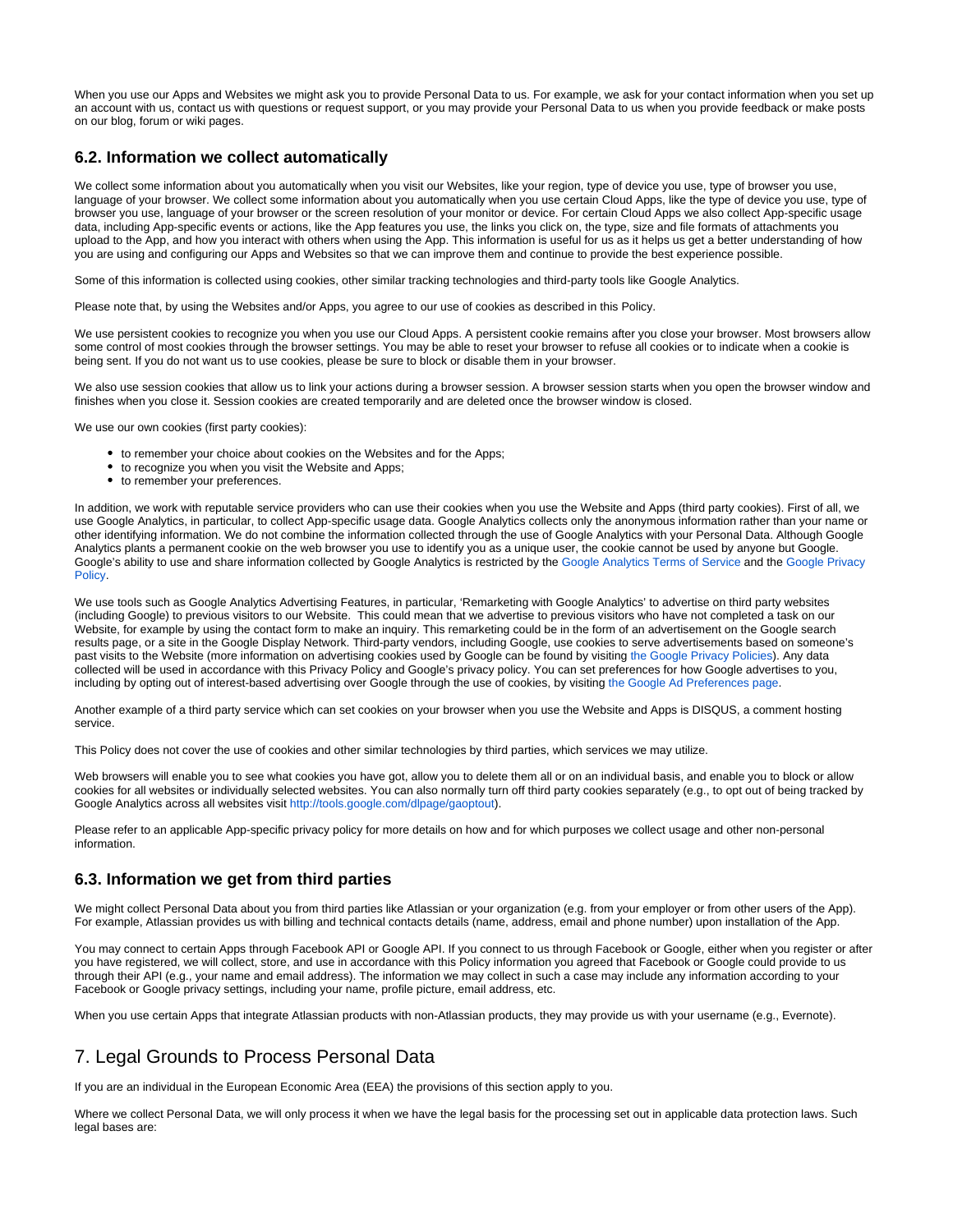- The performance of a contract. We may process your Personal Data where we need to take steps at your request prior to entering into a contract or where it is necessary for the performance of a contract.
- The legitimate interests. Your Personal Data may be processed when we, other companies in our group of companies or third parties (e.g., your employer) have a business or commercial reason to process your Personal Data.
- A legal obligation. Various laws and regulations may impose certain obligations on us. To comply with them we have to process your Personal Data.
- Your consent. In certain limited cases we process your Personal Data based on your consent, for example, when it is required for direct marketing purposes and you are not an employee, contractor or representative of an organization that has been interested in or has used our Apps.

## 8. How We Use Personal Data

Our processing of your Personal Data is necessary for us to provide you with the Websites and Apps. If we do not process your Personal Data, we may be unable to provide you with all or some features of the Apps.

We use your Personal Data for a number of purposes, which may include the following:

| Use of your Personal Data                                                                                                                                                                                                                                                                                                                                                                                                                                                                                                                                                                                                                                                                      | Legal<br>basis<br>(for EEA)                                                        |
|------------------------------------------------------------------------------------------------------------------------------------------------------------------------------------------------------------------------------------------------------------------------------------------------------------------------------------------------------------------------------------------------------------------------------------------------------------------------------------------------------------------------------------------------------------------------------------------------------------------------------------------------------------------------------------------------|------------------------------------------------------------------------------------|
| To operate our Apps and Websites, ensure they work as intended and deliver the services you have requested                                                                                                                                                                                                                                                                                                                                                                                                                                                                                                                                                                                     | Performa<br>nce of a<br>contract                                                   |
|                                                                                                                                                                                                                                                                                                                                                                                                                                                                                                                                                                                                                                                                                                | Legitimat<br>e interest                                                            |
| To set up and operate your account, including to authenticate you when you log in                                                                                                                                                                                                                                                                                                                                                                                                                                                                                                                                                                                                              | Performa<br>nce of a<br>contract                                                   |
|                                                                                                                                                                                                                                                                                                                                                                                                                                                                                                                                                                                                                                                                                                | Legitimat<br>e interest                                                            |
| To support you, including assisting with the resolution of technical or other issues relating to the Apps and Websites                                                                                                                                                                                                                                                                                                                                                                                                                                                                                                                                                                         | Performa<br>nce of a<br>contract                                                   |
| To enhance our Apps and Websites, test and develop new features and carry out analysis of our Apps and Website so that we can optimize<br>your user experience and provide you and other users with more efficient tools and features                                                                                                                                                                                                                                                                                                                                                                                                                                                          | Legitimat<br>e interest                                                            |
| To analyze and aggregate data, to prepare statistics, in particular, to produce aggregated and anonymized analytics and reports, which we<br>may use internally or share publicly or with third parties                                                                                                                                                                                                                                                                                                                                                                                                                                                                                        | Legitimat<br>e interest                                                            |
| To manage our relationship and communicate with you. This may include:<br>operational and transactional communications upon installation of the App, like changes to our Apps, information about new features,<br>٠<br>security updates, assistance with using our Apps, or requests for feedback;<br>survey requests, feedback collection and follow-up communication after the App's license has expired or has been terminated;<br>providing you with the information you have requested from us or information we are required to send to you.<br>These communications are part of the services we provide you through the Apps and in most cases you will not be able to opt out of them. | Performa<br>nce of a<br>contract<br>Legitimat<br>e interest                        |
| If an opt out is available, you will find that option within the communication itself or in your account settings                                                                                                                                                                                                                                                                                                                                                                                                                                                                                                                                                                              |                                                                                    |
| To promote and drive engagement with the Website and Apps                                                                                                                                                                                                                                                                                                                                                                                                                                                                                                                                                                                                                                      | Legitimat<br>e interest                                                            |
| To send marketing communications that may be of specific interest to you.<br>These communications are aimed at driving engagement and maximizing what you get out of the Apps, including information about new<br>Apps, newsletters, product offers, and promotions we think may be of interest to you.<br>You may opt out of receiving marketing communications from us by using the unsubscribe link within each email, updating your email<br>preferences within your account settings, or by contacting us at tech-support@stiltsoft.com to have your contact information removed from<br>our promotional email                                                                            | Legitimat<br>e interest<br>Your<br>consent                                         |
| To prevent, detect and report crime, protect you, other users and us, for example, by ensuring network and information security, mitigating<br>security risks, detecting and preventing any fraudulent or malicious activity, and make sure that everyone is using our Apps and Websites<br>fairly and in accordance with the License Agreement                                                                                                                                                                                                                                                                                                                                                | Legal<br>obligation<br>Legitimat<br>e interest<br>Performa<br>nce of a<br>contract |
| To perform legal duties, responsibilities, and obligations; and to comply with any laws and regulations that apply to us                                                                                                                                                                                                                                                                                                                                                                                                                                                                                                                                                                       | Legal<br>obligation                                                                |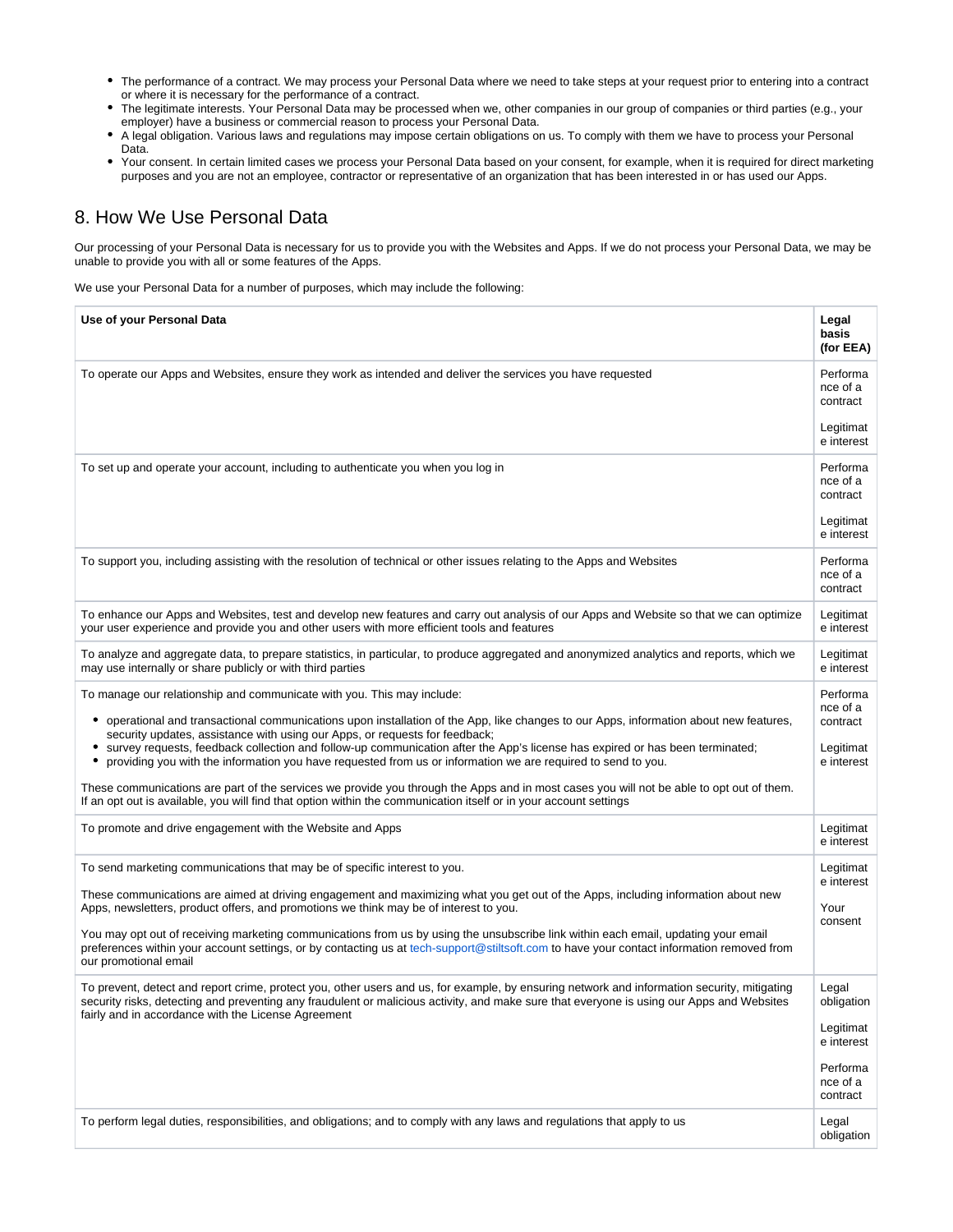| To exercise our rights set out in the License Agreement or other agreements with you |                                                                                                                                | Performa<br>nce of a<br>contract |
|--------------------------------------------------------------------------------------|--------------------------------------------------------------------------------------------------------------------------------|----------------------------------|
|                                                                                      | To disclose information to companies in our group of companies following a restructure or for internal administrative purposes | Legitimat<br>e interest          |

# 9. How We Can Share Your Personal Data

When you post on our forums or blogs you make your username and/or email address publicly visible. Thus, you acknowledge that your Personal Data (your name) will be publicly exposed if you post your comments or feedback in the public sections of our Websites (e.g. forums, blogs, feedback portals, etc.).

There will be times when we may need to share your Personal Data with third parties. We may disclose your Personal Data to:

- Other users of the App:
- Atlassian;
- Other companies in our group of companies:
- Third-party service providers and partners who assist us in the provision of Apps and Websites, for example, to those who support delivery of or provide functionality on the Websites or for the Apps (e.g. Amazon, Google, Postmark or Mailchimp), or market or promote our Apps and Websites;
- Regulators, law enforcement agencies, government bodies, courts, fraud prevention agencies, or other third parties, where we think it is necessary to comply with applicable laws or regulations, or to exercise, establish or defend our legal rights (where possible and appropriate, we will notify you of this type of disclosure);
- An actual or potential buyer (and its agents and advisers) in connection with an actual or proposed purchase, merger or acquisition of any part of our business; and/or
- Other persons where we have your consent.

## 10. International Data Transfers

When we process and share data, it may be transferred to, and processed in, countries other than your country. Where Personal Data is processed in another country, we put safeguards in place to ensure your Personal Data remains protected.

For individuals in the European Economic Area (EEA), this means that your data may be transferred outside of the EEA. Where your Personal Data is transferred outside the EEA, it will be transferred to countries where we have compliant transfer mechanisms in place to protect your Personal Data, in particular, by implementing the European Commission's Standard Contractual Clauses to the contracts with the entities the data is transferred to or by using other appropriate legal mechanisms to safeguard the transfer.

## 11. Security

We are committed to protecting your Personal Data and have appropriate technical and organizational measures in place to protect data from loss, misuse and unauthorized access, disclosure, alteration and destruction. We process all Personal Data using industry-standard techniques. We restrict access to such information to our employees, contractors, and agents who need that information in order to process it. Our security team continuously monitors security systems, event logs, notifications and alerts from all systems to identify and manage threats.

## 12. Data Retention

Some data is controlled by your organization, some data you can delete whenever you like, some data is deleted automatically, and some data we retain for longer periods of time when necessary. When the data is being deleted, we make sure that your data is safely and completely removed from our servers or retained only in anonymized form.

#### **12.1. Information retained until controller removes it**

When the App is made available to you through an organization (e.g., your employer), we retain your information as long as required by the controller (your organization).

### **12.2. Information retained until you remove it**

If you are connected to our App by using your Facebook or Google account you can stop sharing the information from Facebook or Google with us by removing our access to that service.

### **12.3. Information for marketing communications**

If you have not opted-out or have consented (as the case may be) to receive marketing communications from us, we retain information about your marketing preferences for a reasonable period of time from the date you last used or expressed interest in our Apps.

### **12.4. Information retained for extended time periods for limited purposes**

Sometimes business and legal requirements oblige us to retain certain information, for specific purposes, for an extended period of time. Reasons we might retain some data for longer periods of time include: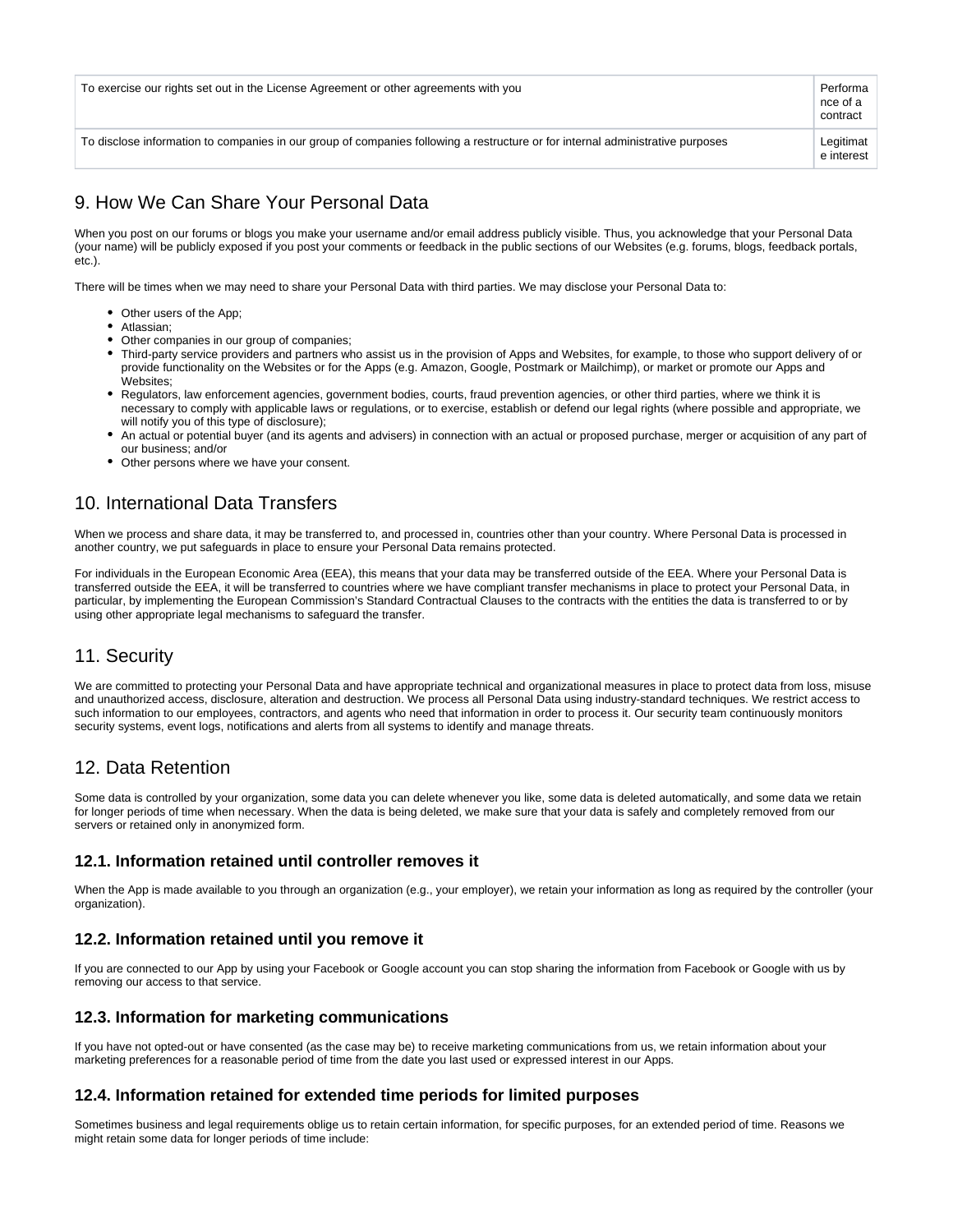- To ensure that the Apps and Websites are available to you and other users.
- To protect you, other persons, and us from fraud, abuse, illegal activity and unauthorized access, for example, when we suspect someone is committing fraud.
- To facilitate dispute resolution.
- To comply with applicable law, regulation, legal process or enforceable governmental request, or when we are required to enforce the License Agreement, including investigation of potential violations.
- If you have directly communicated with us, for example, through a customer support channel or provided feedback or a bug report.

## 13. Your Rights

Individuals in the European Economic Area (EEA) have the following rights with respect to your Personal Data that we process as the controller:

- **Right to access**. You have the right to access (and obtain a copy of, if required) your Personal Data.
- **Right to rectification**. You have the right to update your Personal Data or to correct any inaccuracies.
- **Right to erasure**. You may have the right to request that we delete your Personal Data in certain circumstances, such as when it is no longer necessary for the purpose for which it was originally collected.
- **Right to restriction of processing**. You may have the right to request to restrict the use of your Personal Data in certain circumstances, such as when you have objected to our use of your Personal Data but we need to verify whether we have overriding legitimate grounds to use it.
- **Right to data portability**. You have the right to transfer your Personal Data to a third party in a structured, commonly used and machinereadable format, in circumstances where the Personal Data is processed with your consent or by automated means.
- **Right to object**. You may have the right to object to the use of your Personal Data in certain circumstances, such as the use of your Personal Data for direct marketing.
- **Right to complain**. If you are not happy with how we are processing your Personal Data, please let us know by sending an email to [tech](mailto:tech-support@stiltsoft.com)[support@stiltsoft.com](mailto:tech-support@stiltsoft.com). We will review and investigate your complaint, and try to get back to you within a reasonable time frame. You have the right to complain to your local data protection authority. This right may not be available to you if there is no authority dealing with data protection in your country.

Please note that we will be able to assist you in exercising your rights only when we are the controller of your Personal Data (e.g., when we use your information for marketing communications or when you have contacted us not as an employee or representative of an organization). You can exercise your rights at any time by sending an email to [tech-support@stiltsoft.com](mailto:tech-support@stiltsoft.com). In all other cases, please direct your data privacy questions and requests to your organization.

We may require evidence of and be satisfied as to your identity before we take any requested action.

## 14. Modifications

We reserve the right, at our sole discretion to put into effect, modify or revise this Policy at any time by posting the Policy or revised Policy on this page. The Policy or any changes will become effective upon posting of the revised Policy. Depending on the significance of the changes to this Policy we will use reasonable efforts to inform you by email, by posting a notice on the Website, or by using other ways to notify you about the changes.

# 15. Privacy Related Inquiries

If, for any reason, you are concerned with the way that we may be using your Personal Data, you have questions about the privacy aspects of the Apps or Websites, please, contact us at [tech-support@stiltsoft.com.](mailto:tech-support@stiltsoft.com)

For users in the EU, we have appointed Stiltsoft Europe OÜ as our EU representative. You can address any questions or concerns you have either as described above or to our EU representative as follows:

Stiltsoft Europe OÜ Harju maakond, Tallinn, Kesklinna linnaosa, Jõe tn 3-303, 10151

# 16. California Privacy Rights Notice

This Privacy Notice for California residents supplements the information contained in this Privacy Policy.

This section applies solely to visitors, users, and others who reside in the State of California.

### **16.1 Categories of Personal Information Collected**

The personal information that we may collect, or may have collected from you in the preceding twelve months, fall into the following categories established by the California Consumer Privacy Act (CCPA):

- identifiers, such as your name, alias, email address or IP address;
- Internet or other electronic network activity information, including, but not limited to, browsing history, search history, and information regarding a consumer's interaction with an Internet Web site, application, or advertisement.
- geolocation data, such as the location of your device or computer; and
- audio, visual, electronic or other similar information, including when you communicate with us by phone or otherwise.

### **16.2 Categories of Personal Information Disclosed for a Business Purpose**

The personal information that we may have disclosed about consumers for a business purpose in the preceding twelve months fall into the following categories established by the CCPA: